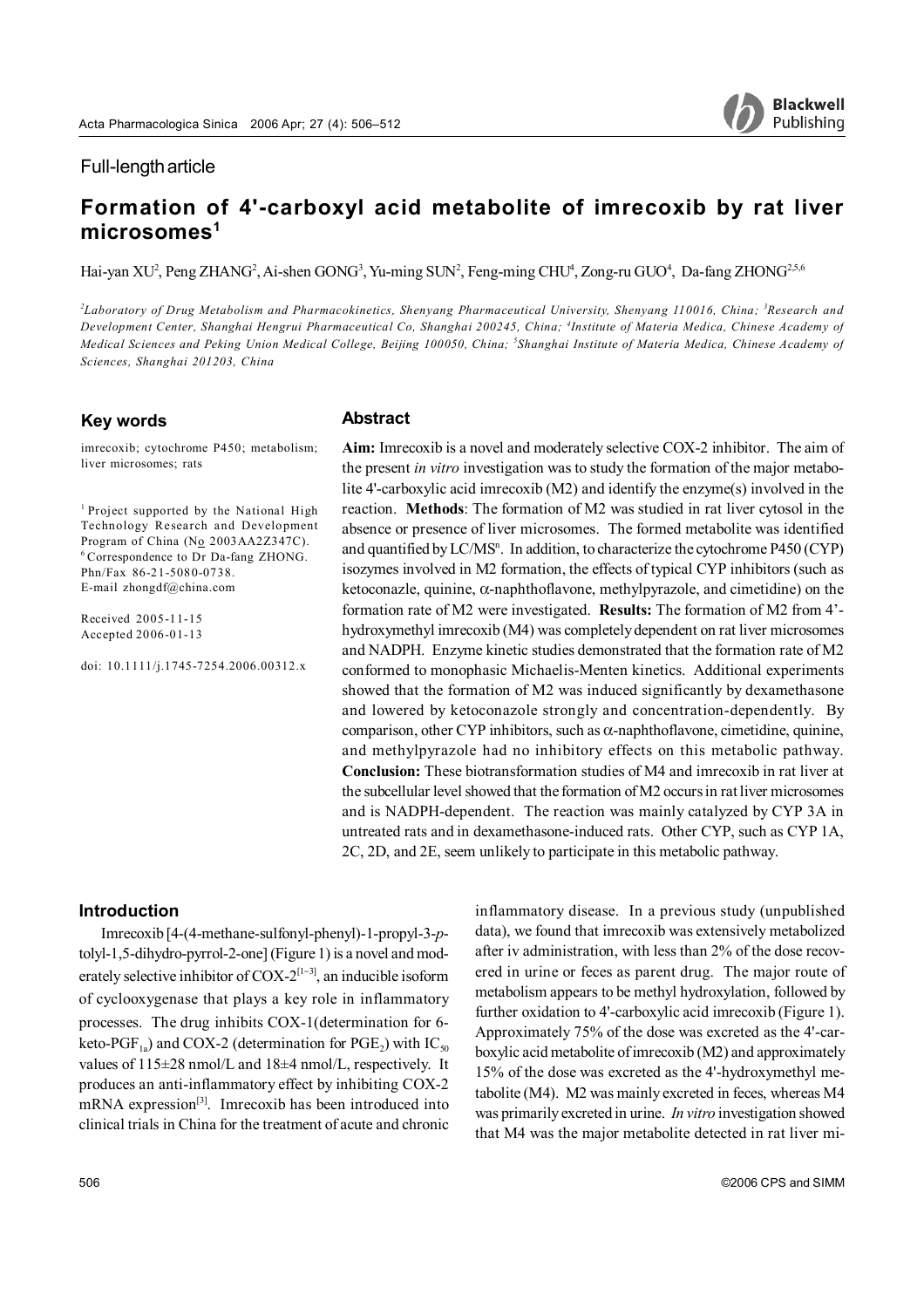crosomal incubates when 200 mmol/L of imrecoxib was used as a substrate, but no  $M2$  was observed<sup>[4]</sup>. Moreover, cytochrome P450 (CYP) 3A and 2D appear to be the major P450 enzymes involved in the initial methyl hydroxylation of imrecoxib in rat. The primary objective of the present study was to investigate the formation of M2 and to characterize the enzyme(s) involved in the metabolic pathway in rats.

#### **Materials and methods**

**Chemicals** Imrecoxib, 4'-hydroxymethyl (M4) and 4'-carboxylic acid (M2) metabolites of imrecoxib, and BAP 910 (an analogue of imrecoxib, used as internal standard) were generous gifts from the Institute of Materia Medica, Chinese Academy of Medical Sciences and Peking Union Medical College (Beijing, China). α-Naphthoflavone, β-naphthoflavone, methylpyrazole, and quinine were all purchased from Sigma-Aldrich (Deisenhofen, German). Cimetidine was provided by Kaili Pharmaceutical Co (Jiangsu, China), ketoconazole by Dragon Pharmachemical Co (Zhejiang, China), dexamethasone by Tianjin Pharmaceutical Group (Tianjin, China), isoniazid by Jiangbei Pharmaceutical Co (Zhejiang, China), and phenobarbital sodium by Xinya Pharmaceutical Co (Shanghai, China). β-Nicotinamine adenine dinucleotide phosphate (reduced form, NADPH) was obtained from Xinjingke Biotechnology (Beijing, China). Nicotinamine adenine dinucleotide (reduced form, NADH), *DL*-dithiothreitol (DTT, ultra-pure grade) and tris (hydroxy-methyl) aminomethane (Tris, ultra-pure grade) were purchased from Ameresco, USA. Methanol and acetonitrile were of high performance liquid chromatography grade (Yuwang, Shandong, China). All other chemicals were of analytical grade.

**Treatment of animals** Thirty male Wistar rats (7–8 weeks

old) weighing 200–250 g were supplied by the Laboratory Animal Center of Shenyang Pharmaceutical University (grade II, certificate  $N<sub>0</sub>$  042). Animals were fed a normal standard diet *ad libitum*, had *ad libitum* access to water, and were subjected to a 12-h light/dark cycle. Four groups of rats (*n*=6 in each group) were intraperitoneally treated daily for 5 d with β-naphthoflavone (50 mg/kg, in corn oil, CYP 1A), isoniazid (100 mg/kg, in saline, CYP 2E), phenobarbital sodium (80 mg/kg, in saline, CYP 2B and 3A), or dexamethasone (50 mg/kg, in corn oil, CYP 3A). These induced rats and 6 untreated rats were fasted for 18 h before being killed, and were killed 24 h after the last injection. All experimental procedures were performed in accordance with the guidelines of the Experimental Animal Care and Use Committee of Shenyang Pharmaceutical University (Shenyang, China).

**Preparation of rat liver microsomes** Pooled liver microsomes from 6 rat livers in each group were prepared as previously described<sup>[5]</sup>. The cytosolic protein fraction was isolated as the supernatant resulting from the first ultracentrifugation and stored at -80 °C until used. The microsomal and cytosolic protein concentrations were determined by using the method of Lowry *et al*<sup>[6]</sup>. Total cytochrome P450 content was measured according to the method of Omura and Sato<sup>[7]</sup>.

*In vitro* **incubation procedures** To investigate the formation of 4'-carboxylic acid imrecoxib (M2), 4'-hydroxymethyl imrecoxib (M4) (20−800 µmol/L) or 600 µmol/L imrecoxib was incubated with cytosol (1 g/L, 3 g/L, or 10 g/L) in Tris-HCl buffer (pH 7.4), which contained 1.0 mmol/L NADPH, 10 mmol/L KCl and 10 mmol/L MgCl<sub>2</sub>, in the presence or absence of 1.0 g/L microsomes, or incubated with 1.0 g/L microsomes only. The final volume was 400 µL and the



**Figure 1.** The major oxidative metabolic pathway of imrecoxib.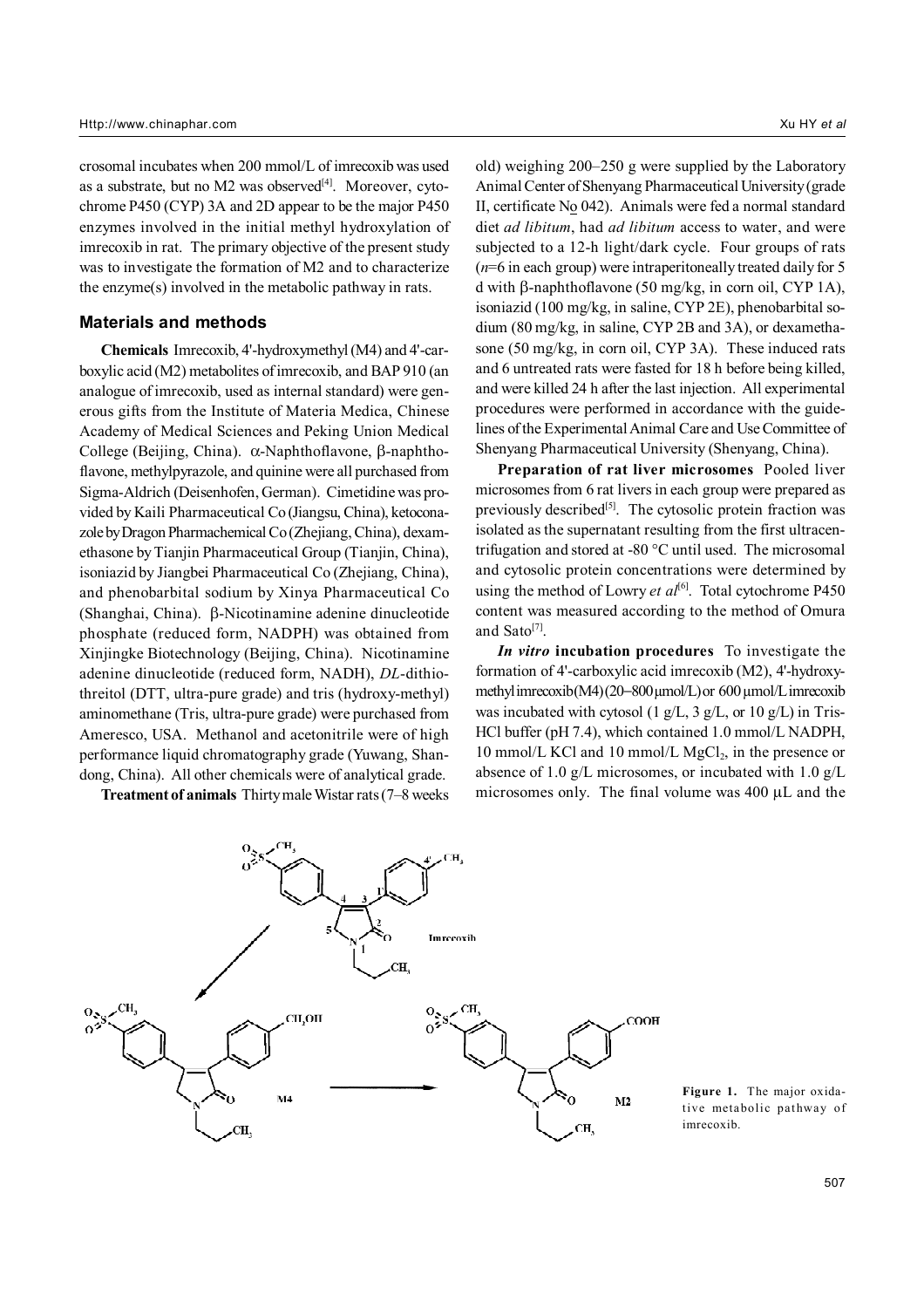mixtures were incubated at 37 °C for various times (0, 20, 40, 60, or 120 min). The reactions were initiated by addition of NADPH after a 5 min preincubation at 37 °C, and were terminated with 100 µL of cooled methanol. Then 40 µL internal standard (BAP 910, 10 µmol/L in methanol) and 400 µL of 20 mmol/L NH<sub>4</sub>H<sub>2</sub>PO<sub>4</sub> buffer (pH 3) were added to the mixtures. The samples were extracted with 2 mL of ethyl acetate by shaking for 10 min at room temperature, and the supernatant was evaporated to dryness under a stream of nitrogen at 40 °C. The residue was dissolved in 100 µL of the mobile phase for LC/MS<sup>n</sup> assay. The dependence of M2 formation on the cofactor NADH (1.0 mmol/L) was also evaluated. Controls were conducted in the same manner, except for the absence of the NADPH or NADH. Blank samples were assayed without substrate.

In order to characterize CYP isozymes involved in the formation of M2 from M4, untreated and dexamethasoneinduced microsomal samples were pretreated with selective P450 inhibitors, α-naphthoflavone (CYP 1A), quinine (CYP 2D), methylpyrazole (CYP 2E), cimetidine (CYP 2C), and ketoconazole (CYP 3A), at three inhibitor concentrations in the range of 2–50 µmol/L. The substrate concentration of M4 was 200  $\mu$ mol/L. Incubations were performed at 37 °C for 40 min. As all the inhibitors were dissolved in methanol, an equivalent volume of methanol (without inhibitors) was included in the control incubations to correct for any effects of the solvent on microsomal activity. The concentration of methanol was 0.5%. The reactions were initiated by addition of NADPH after a 5 min preincubation, and were terminated with 100 µL of cooled methanol. The remaining part of the procedure was performed as described earlier for the samples without inhibitors.

LC/MS<sup>n</sup> analysis The formed M2 was quantified by a slight modification of the LC/MS<sup>n</sup> method described previously<sup>[4]</sup>. A mobile phase consisting of methanol–20 mmol/L ammonium acetate–formic acid (70:30:0.5; *v/v/v*) was used. Quantification was performed using selected reaction monitoring (SRM) of the transitions of  $m/z$  400  $\rightarrow$   $m/z$  358, 278 for M2 and  $m/z$  374  $\rightarrow$   $m/z$  278 for BAP 910 (IS), respectively. All data were analyzed by using Xcalibur software (version 1.2, Thermo Finnigan MAT). A calibration curve in the concentration range of 0.05–10.0 µmol/L for M2 was established. The precision was expressed by relative standard deviation (RSD) and the accuracy by relative error (RE%). The intraday and inter-day precision were all less than 9.6%. The accuracy ranged from -10.1% to 6.3%.

**Data analysis** All data represent the means obtained from 3 individual incubations. Significant difference of a value compared with the control was determined using ANOVA followed by a one-tailed Student's *t*-test.

Apparent  $K_m$  and  $V_m$  values for CYP-mediated metabolism were obtained by applying a nonlinear least-squares program, MULTI<sup>[8]</sup>. Data were also analyzed by linear transformation (Eadie-Hofstee plot) to confirm a single  $K<sub>m</sub>$  model.

## **Results**

**Studies with subcellular fractions** Our previous study showed that no M2 was formed in rat liver microsomes when 200  $\mu$ mol/L imrecoxib was used as substrate<sup>[4]</sup>. We speculated that the generation of M2 *in vitro* may require the presence of cytosolic enzymes as in the metabolism of celecoxi $b^{[9]}$ . Sandberg *et al* reported that alcohol dehydrogenase in cytosol was involved in the biotransformation of hydroxylcelecoxib to carboxylcelecoxib<sup>[9]</sup>. So the formation of M2 was initially studied using M4 as substrate. M4 (400 µmol/L) was first incubated with liver cytosol (1  $g/L$ , 3  $g/L$ , or 10  $g/L$ ) from untreated rats and induced rats at 37 °C for 60 min. The reactions were initiated by addition of NADPH or NADH alone, or both NADPH and NADH as cofactors (Figure 2). Because almost no M2 formation was detected in all of these samples, corresponding liver microsomes were added to the incubation medium. This caused a marked increase in the rate of M2 formation in untreated and induced rat samples, when NADPH alone or both NADPH and NADH were used as cofactors. The formation rates of M2 in the samples using both NADPH and NADH as cofactors were similar to those in the corresponding samples using NADPH alone as cofactor. This suggests that NADH did not change the biotransformation extent of M2 when it was combined with NADPH as incubation cofactors. Surprisingly, almost no M2 was measured in the incubations when NADH was used as the sole cofactor. With all the results mentioned here, it was evident that the oxidation of M4 to M2 only required microsomes together with NADPH as cofactor.

Incubation of M4 with microsomes alone was also studied. M4 400  $\mu$ mol/L was incubated at 37 °C for 40 min with induced and untreated rat liver microsomes in the presence of NADPH. The formation rates of M2 in untreated,  $β$ naphthoflavone-induced, isoniazid-induced, phenobarbitalinduced, and dexamethasone-induced rat liver microsomes were  $6.0 \pm 1.2$ ,  $6.3 \pm 0.9$ ,  $5.3 \pm 0.6$ ,  $25.1 \pm 2.3$ , and  $173.2 \pm 37.7$  pmol/min per mg protein, respectively. β-Naphthoflavone is a wellknown inducer of CYP 1A, whereas isoniazid and dexamethasone are often used for the induction of CYP 2E and 3A, respectively<sup>[10,11]</sup>. Phenobarbital has been reported to be a typical inducer for CYP 2B, whereas CYP 3A also has elevated levels in phenobarbital-induced animals $[12,13]$ .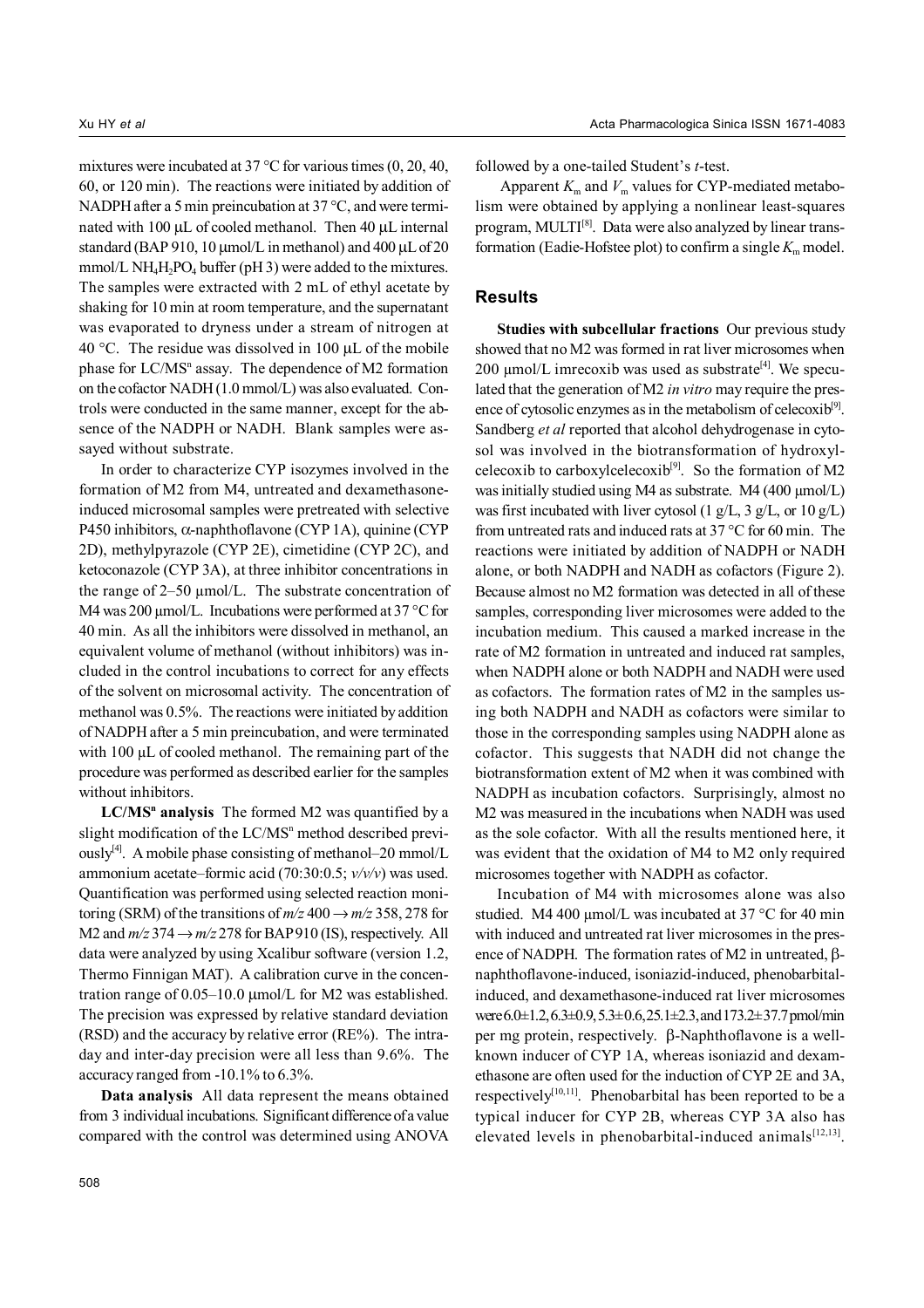

**Figure 2.** SRM chromatograms of M2 formed from M4 in untreated rat liver cytosol with NADPH and NADH as cofactor (A), untreated rat liver microsomes with NADPH as cofactor (B), untreated rat liver microsomes with NADH as cofactor (C), untreated rat liver microsomes with NADPH and NADH as cofactor (D) after incubation with 400 mmol/L M4 for 60 min. I: M4; II: M3; III: BAP910 (I.S.).

Among these typical P450 inducers, dexamethasone caused the most induction of M2 formation, followed by phenobarbital, whereas β-naphthoflavone and isoniazid had no significant effect on the reaction. Although the results with phenobarbital induction did not completely exclude the possibility of CYP 2B contributing to the reaction, the results clearly showed that CYP 3A had an important role for the formation of M2 in rat liver microsomes, whereas the contribution of CYP 1A, and 2E may not have been substantial in the reaction. Therefore, the following inhibition study and enzyme kinetic study was only carried out using untreated and dexamethasone-induced rat liver microsomes.

 The metabolism of imrecoxib in cytosol was also investigated in the present study. When 600 µmol/L of imrecoxib was incubated with cytosol alone at 37°C for 120 min (the final volume of incubation was 1 mL), no M4 and M2 were detected in all kinds of cytosol samples, whether NADPH or NADH alone, or both NADPH and NADH was used as cofactors. Because the result of the biotransformation of M4 to M2 showed that the formation of M2 occurred in microsomes, whereas previous study showed that no M2 was formed in rat liver microsomes when imrecoxib was used as substrate<sup>[4]</sup>, incubation condition was modified in the present study to investigate the formation of M2 from imrecoxib in rat liver microsomes. Microsomal incubations were carried out using 600 µmol/L of imrecoxib as substrate incubated at 37 °C for 120 min. Under these conditions, no M2 but only M4 was detected in untreated, β-naphthoflavone-induced, isoniazid-induced, and phenobarbitalinduced microsomal incubates (Figure 3), but as shown in Figure 3B, a small peak for M2 was detected in dexamethasone-treated rat liver microsomal samples. Then the effects of liver cytosol and cofactor NADH on the formation of M2 from imrecoxib were studied by adding corresponding cyto-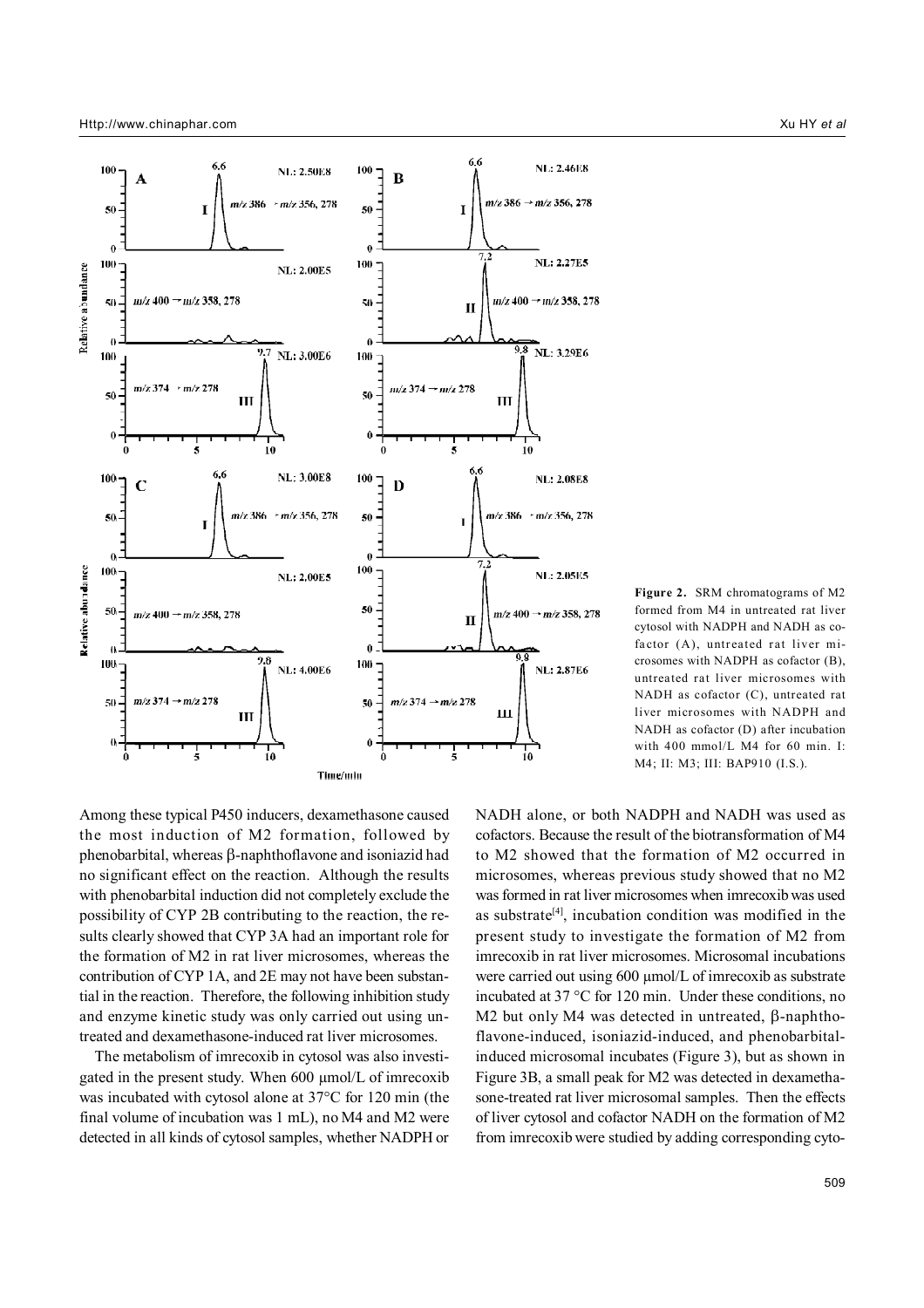

**Figure 3.** Representative SRM chromatograms of metabolites of imrecoxib in rat liver microsomes after incubation with 600 µmol/L imrecoxib for 120 min. A: an untreated rat liver microsomal sample; B: a dexamethasone-treated rat liver microsomal sample. I: imrecoxib; II: M4; III: M2; IV: BAP 910 (I.S.).

sol (1 g/L, 3 g/L, or 10 g/L) and NADH (1.0 mmol/L) to the microsomal incubation medium. However, in untreated rat samples containing both microsomes and cytosol, still no M2 formation was observed, although NADPH and NADH were both used as cofactors. The same result was obtained in β-naphthoflavone-induced, isoniazid-induced, and phenobarbital-induced rat incubations that contained both microsomes and cytosol. In dexamethasone-induced rat samples, the rate of M2 formation was not increased by addition of cytosol and NADH to the microsomal incubation medium.

**Inhibition studies** The inhibitory activities were expressed as a ratio in comparison with the control activity without inhibitors. Ketoconazole, a selective inhibitor of CYP 3A, was shown to effectively decrease the formation rate of M2. When 2 µmol/L of ketoconazole was used, the reaction activity was reduced to approximately 40% of the control activity in microsomes from untreated rats, whereas only 5.6% of the control activity remained in microsomes from dexamethasone-treated rats at the same ketoconazole concentration. When the concentration of ketoconazole was increased to 10 µmol/L, no M2 was formed in untreated rat liver microsomes (the determined concentration of M2 was lower than the LLOQ of the analysis method, so the formed amount of M2 was recorded as zero) and less than 1% of the control activity remained in dexamethasone-induced rat liver microsomes. When 50  $\mu$ mol/L of ketoconazole was used, M2 could not be detected in either the untreated rat liver microsomes or the dexamethasone-treated rat liver microsomes. In contrast, other chemical inhibitors,  $\alpha$ -naphthoflavone, cimetidine, quinine, and methylpyrazole, did not produce any significant effects on the reaction (Figure 4).

**Enzyme kinetic study** Linear conditions for the formation of M2 from M4 were established with respect to microsomal protein content and incubation time. The rate of formation was linear over 60 min incubation and 0.5–1.5 g/L of microsomal protein. The Michaelis-Menten kinetics of the biotransformation of M4 to M2 by rat liver microsomes was determined using 10 substrate concentrations in the range of 20–800 µmol/L at 37 °C for 40 min. The concentration of M2 formed by untreated rat liver microsomes was too low to be detected when the substrate concentration was 20 mmol/L, so apparent  $K_m$  and  $V_m$  in untreated rat liver microsomes were calculated using 9 substrate concentrations. Eadie-Hofstee plots for the formation of M2 from M4 shown in Figure 5 exhibited monophasic behavior, suggesting that a single isoform of CYP may be involved in the oxidation of M4 to M2 in rat liver microsomes. Accordingly, a simple Michaelis-Menten kinetic analysis was used to estimate  $K<sub>m</sub>$ and  $V_m$ . The values of  $K_m$  and  $V_m$  in untreated rat liver microsomes were 178.2 µmol/L and 7.7 pmol/min per mg protein, respectively. The corresponding values in dexamethasonetreated rat liver microsomes were 187.0 µmol/L and 233.6 pmol/ min per mg protein, respectively (Table 1).

#### **Discussion**

The formation of M2 and the CYP isozymes involved were investigated in the present study. No M2 was formed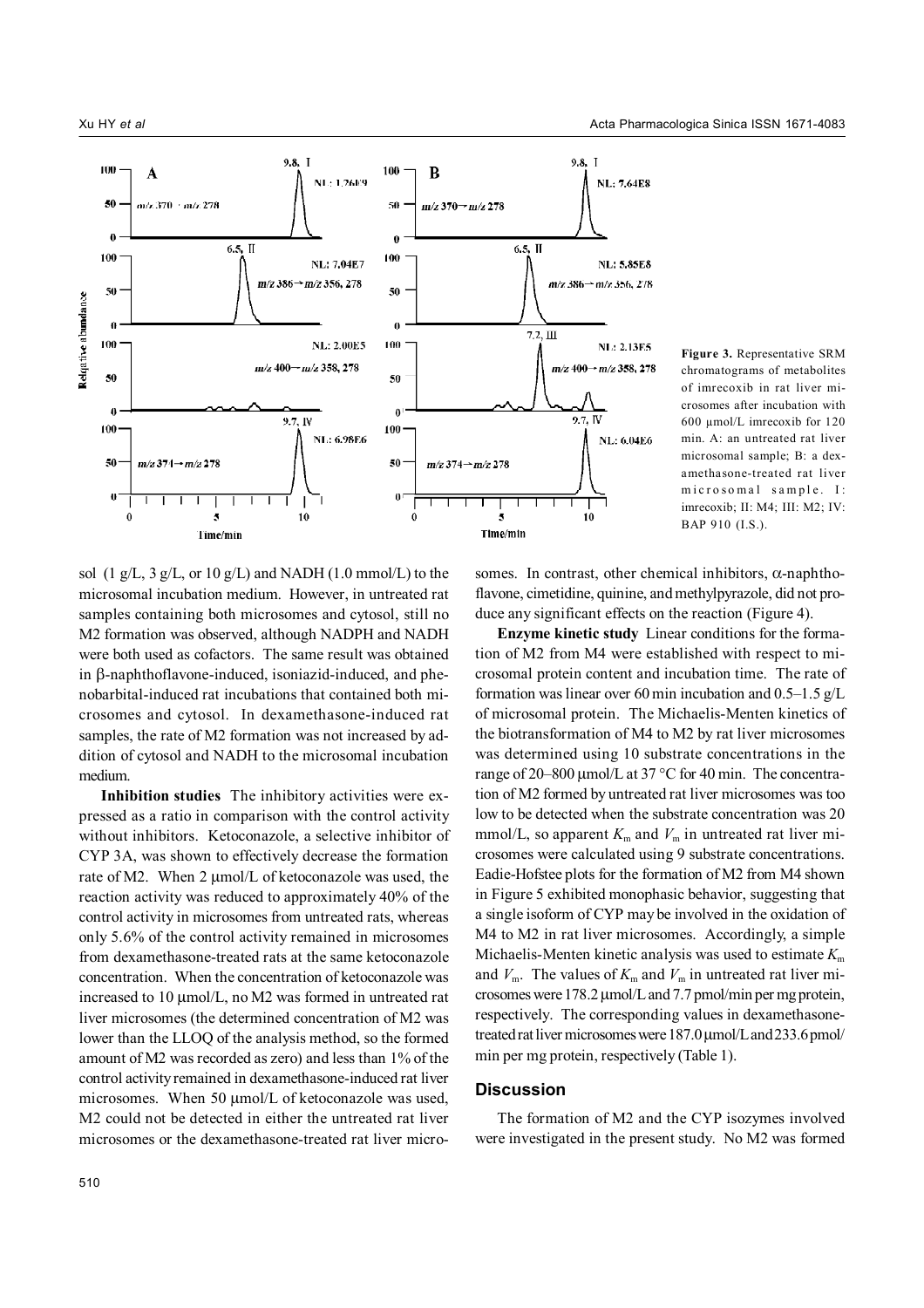

**Figure 4.** Effects of specific CYP inhibitors on the formation of M2 from M4. (A) In untreated rat liver microsomes; (B) in dexamethasone-treated rat liver microsomes.  $M4$  (200  $\mu$ mol/L) was incubated with rat liver microsomes at 37 ºC for 40 min in the presence of NADPH. Results are given as mean±SD from 3 incubations. °P<0.01 compared with the control samples without inhibitors. Control activities for the oxidation of M4 to M2 in liver microsomes from untreated rats and from dexamethasone-induced rats were 3.8±0.5 pmol/min per mg protein and 113.3±10.3 pmol/min per mg protein, respectively.

**Table 1.** Michaelis-Menten parameters for the formation of M2 from M4 by rat liver microsomes.

| Rat liver microsomes  | $K_{m}$<br>$\mu$ mol/L | $pmol·min-1·mg protein-1$ |
|-----------------------|------------------------|---------------------------|
| Untreated             | $178.2 \pm 19.3$       | $7.7 \pm 0.3$             |
| Dexamethasone-induced | $187.0 \pm 12.5$       | $233.6 \pm 7.1$           |

in untreated, β-naphthoflavone-induced, isoniazid-induced, or phenobarbital-induced rat liver microsomes when imrecoxib was used as substrate. However, the formation of M2 was obvious in rat liver microsomal incubates with M4 used instead of imrecoxib as substrate. Moreover, dexamethasone considerably increased the formation rates of M4 from imrecoxib<sup>[4]</sup> and of M2 from M4, so a small amount of M2 was detected in dexamethasone-induced rat liver microsomes when higher concentration of imrecoxib (600 µmol/L) and

**Figure 5.** Formation rates of M2 from M4 by untreated rat liver microsomes (A) and dexamethasone-treated rat liver microsomes (B). Inset, Eadie-Hofstee plots.

longer incubation time (120 min) were used. That no formation of M2 was detected in untreated, β-naphthoflavoneinduced, isoniazid-induced, and phenobarbital-induced rat liver microsomes when imrecoxib was used as substrate may be due to the small amount of M4 formed from imrecoxib and the low formation rate of M2 from M4 in these microsomes.

800

 To identify the CYP isozymes involved in the formation of M2 from M4, the effects of specific inhibitors of CYP on this reaction were examined. The biotransformation of M4 to M2 was inhibited strongly and concentration-dependently by ketoconazole (Figure 4), a well-known inhibitor of CYP  $3A^{[11,14]}$ . However, in the enzyme kinetic study,  $V_m$  of M2 in dexamethasone-treated microsomes was 30-fold higher than that in untreated microsomes (Table 1). This shows that the formation rate of M2 was considerably increased by dexamethasone-induced rat liver microsomes, compared with untreated microsomes, and that dexamethasone is a specific inducer for CYP 3A<sup>[10]</sup>. These results indicate that CYP 3A is the principal enzyme involved in the biotransformation of M4 to M2.